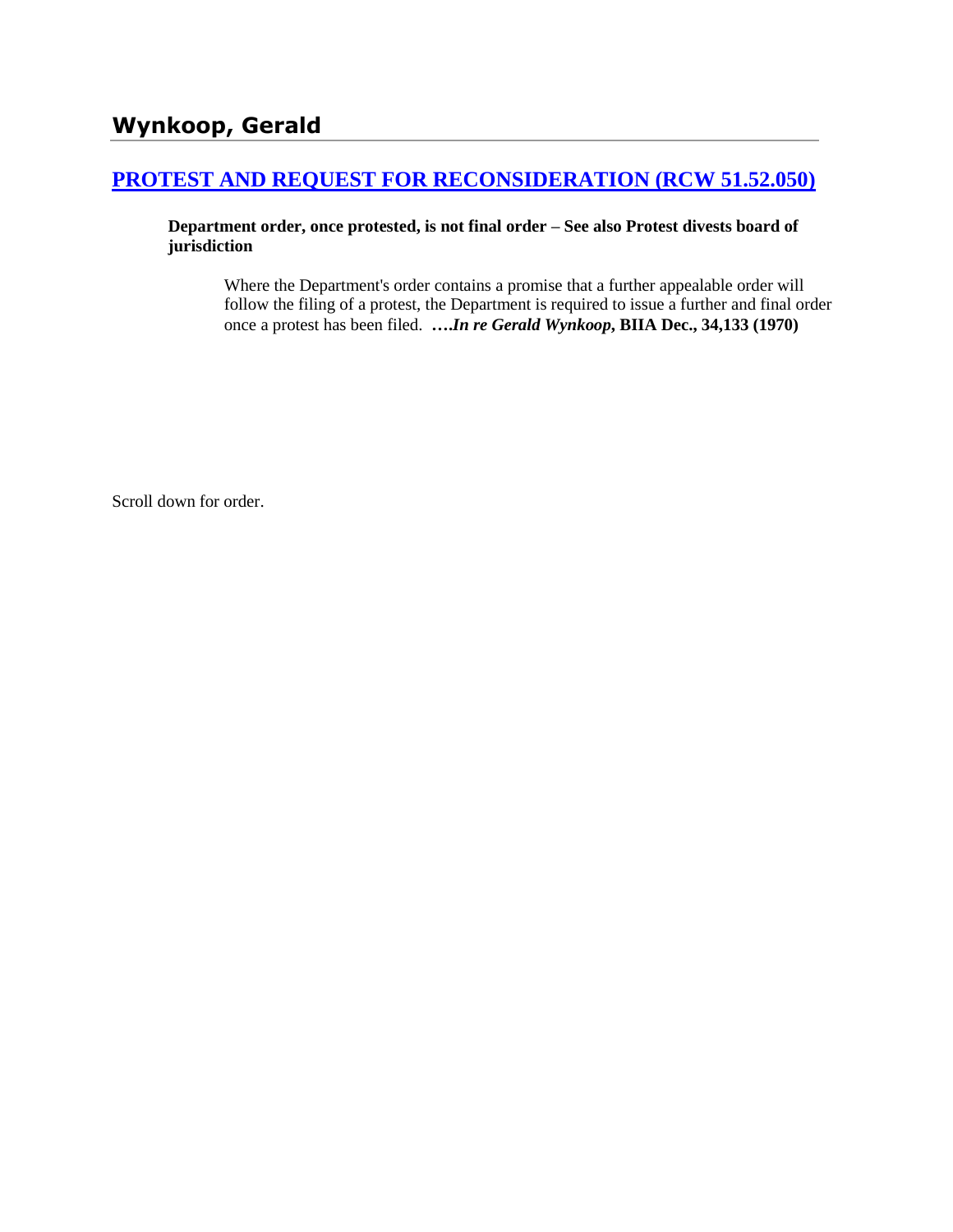## **BEFORE THE BOARD OF INDUSTRIAL INSURANCE APPEALS STATE OF WASHINGTON**

**)**

**) )**

**IN RE: GERALD M. WYNKOOP ) DOCKET NO. 34,133**

**ORDER DENYING OBJECTIONS TO SETTING CASE FOR HEARING**

**CLAIM NO. F-752309**

APPEARANCES:

Claimant, Gerald M. Wynkoop, by Batali, Combs, Small & Kucklick, per Jerome F. Combs, Hollis B. Small, and Alred J. Kucklick

Employer, American Smelting & Refining Company, by Hugo Metzler, Jr.

Department of Labor and Industries, by The Attorney General, per James B. McCabe, Assistant

On November 25, 1968, the Department of Labor and Industries received a report of accident from the claimant in which it was alleged that he had suffered an industrial injury on July 27, 1968, while in the course of his employment with the American Smelting and Refining Company. On May 21, 1969, the Department entered an order allowing the claim. Printed on the order was the statement that:

> "ANY APPEAL FROM THIS ORDER MUST BE MADE TO THE BOARD OF INDUSTRIAL INSURANCE APPEALS, OLYMPIA, WITHIN SIXTY DAYS FROM THE DATE THIS ORDER IS COMMUNICATED TO THE PARTIES AFFECTED, OR THE SAME SHALL BECOME FINAL. COPY OF THE APPEAL MUST BE SENT TO THE DIRECTOR OF THE DEPARTMENT. ANY REQUEST FOR DEPARTMENTAL RECONSIDERATION OF THIS ORDER MUST BE MADE WITHIN SIXTY DAYS. A FURTHER APPEALABLE ORDER WILL FOLLOW SUCH REQUEST." (Emphasis added)

On May 26, 1969, the Department received a letter from employer's counsel, dated May 23, 1969, requesting the Department to reconsider its order allowing the claim. In this letter, the employer set forth the particulars of evidence in its possession which it felt militated against the claim of injury. On July 28, 1969, the Department informed the employer, by a letter to its counsel, that as a result of its investigation, it was satisfied that there was reasonable proof of the injury alleged, but that it would hold further action on the claim pending its consideration of any factual information the employer might offer to disprove anything in the Department file, which it was sending the employer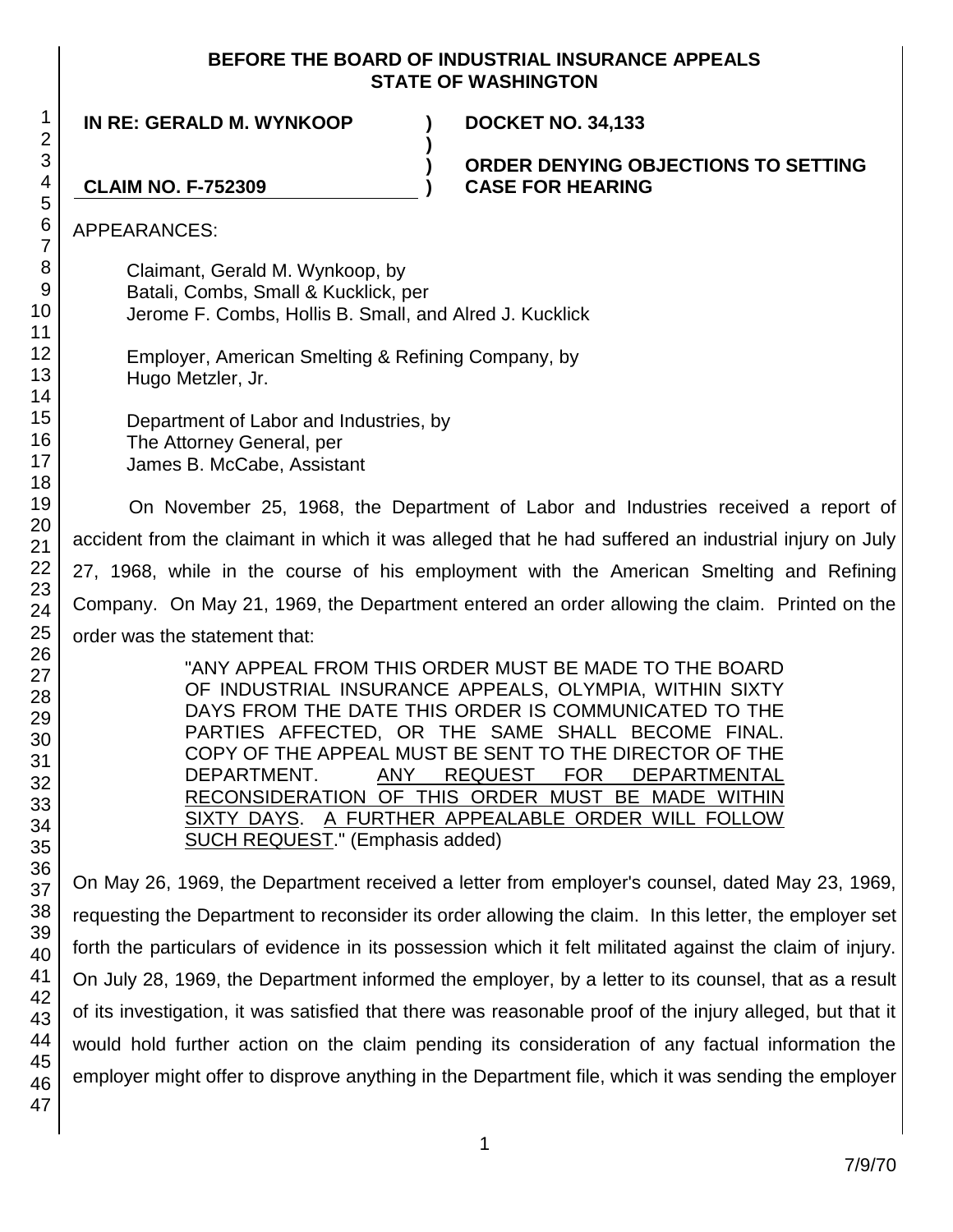for its review. By a letter of the same date, July 28, 1969, the Department informed claimant's counsel that the claim of injury was being further investigated. Thereafter, on September 19, 1969, the Department entered an order adhering to the provisions of its order of May 21, 1969, and directing that the claim remain allowed pursuant thereto. On October 8, 1969, the employer filed a notice of appeal from the Department's order of September 19, 1969.

The appeal was granted by this Board and, following an informal conference, a hearing was held before one of the Board's hearing examiners. The issue tried was whether or not the Department had jurisdiction to enter its order of September 19, 1969, the order appealed from by the employer.

It is the claimant's contention that the Department's order entered on May 21, 1969, became res judicata when no appeal to this Board was taken from that order within sixty days of its communication to the parties. Thereafter, he argues, the Department had no power to issue an order such as its order of September 19, 1969, which is, therefore, he contends, a nullity from which no appeal will lie.

It is the employer's contention that, in view of the statement on the Department's order of May 21, 1969, that a further appealable order would follow any request for Departmental reconsideration, its letter of May 23, 1969, requesting such reconsideration and setting forth the evidence upon which its request was based, obliged the Department to give further consideration to the claim and thereafter to issue a further appealable order setting forth its final decision in the matter. From the procedural outline given above, it is apparent that this is also the theory upon which the Department acted in this case.

The Board has carefully reviewed the transcript of the proceedings held in connection with this matter and has considered the arguments and citations of authority contained in the documents submitted by the parties in support of their positions. We have concluded that the claimant's objections to having this case tried on its merits are themselves without merit and that the hearing examiner's order, setting this case for hearing, should be approved.

The Department's authority to proceed in the manner in which it did in this case and to enter orders such as its order of September 19, 1969, is based upon the third proviso of RCW 51.52.060, which reads as follows:

> "And provided, That, if within the time limited for filing a notice of appeal to the board from an order, decision, or award of the department, the department shall direct the submission of further evidence or the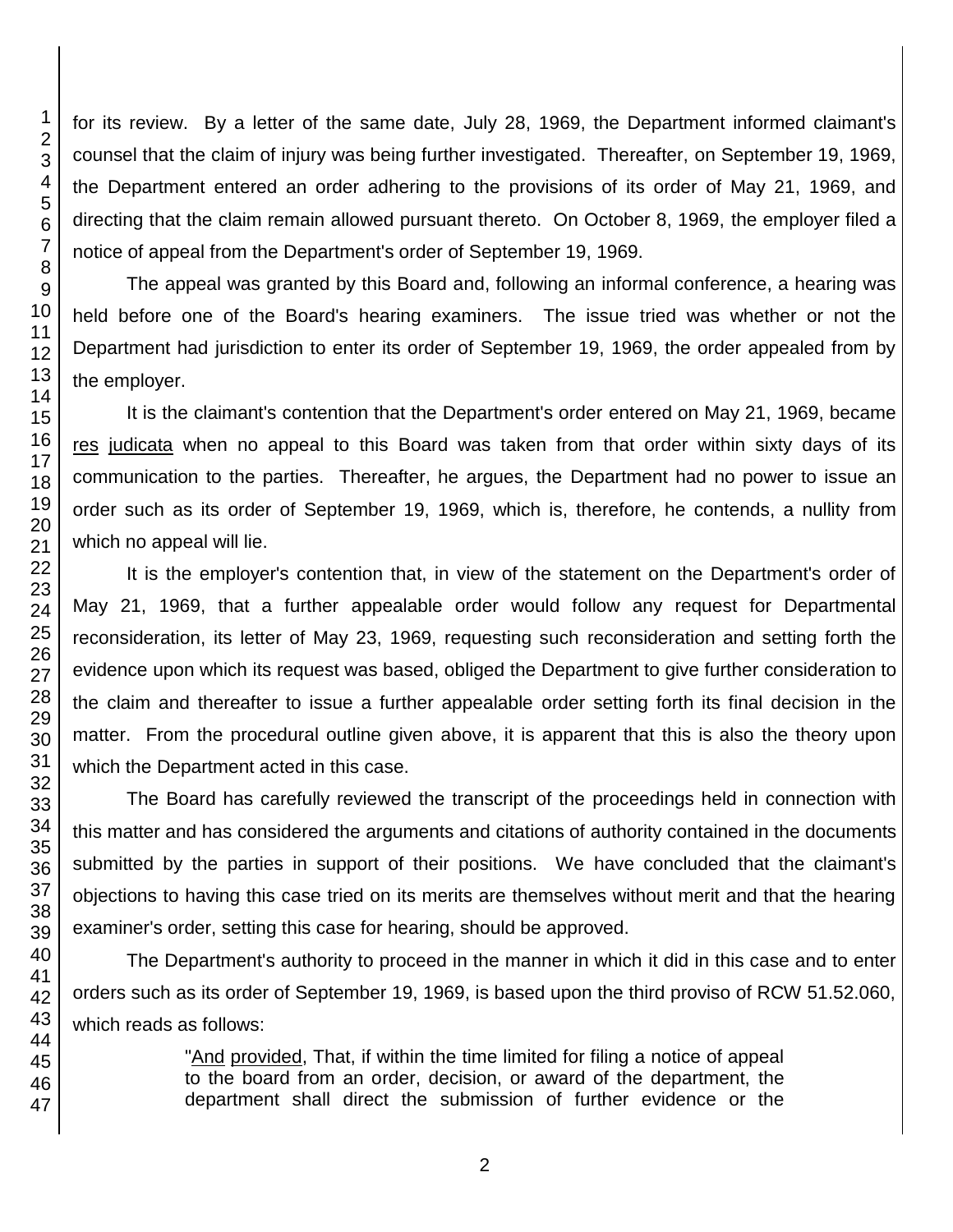investigation of any further fact, the time for filing such notice of appeal shall not commence to run until such person shall have been advised in writing of the final decision of the department in the matter:"

This proviso of RCW 51.52.060 was first construed by the Washington Supreme Court in the case of Taylor v. Department of Labor and Industries, 175 Wash. 1, decided in November of 1933, when it was codified as Rem. Rev. Stat. § 7697(h). In the Taylor case, the workman's claim was closed on March 27, 1932, by an order awarding him four degrees permanent partial disability.

"Within a few days," as the court stated, "A letter from the claimant's doctor, written on behalf of the claimant, was, in effect, treated as an application to reconsider the closing of the claim." Thereafter, on June 14, 1932, the Department informed the claimant that its further investigation confirmed the correctness of its closing order of March 27, 1932, and referred him to that order for the terms on which his claim was closed. On June 23, 1932, the claimant filed an application with the joint board of the Department of Labor and Industries for a rehearing. The application was granted by the joint board, which apparently treated it as an appeal from the order of March 27, 1932. Consequently, in the words of the Supreme Court, "the joint board declined to pass upon the merits of the claim, holding that the right of the claimant to appeal from the order of the department made in 1932 had expired and the statute of limitations had operated against the application of the claimant.'"

On the Department's appeal to the Supreme Court from a Superior Court judgment reversing the joint board, the Department, in support of the joint board's decision, relied upon the provisions of Rem. Rev. Stat. § 7697, substantially similar to the paralleled portion of RCW 51.52.060, relied upon by the claimant in the present case, which provided, again in the language of the Court in the Taylor case, "that one aggrieved by any such order, decision or award must, before he applies to the court, serve upon the director of labor and industries, within sixty days from the date on which such order, decision or award was communicated to the applicant, an application for a rehearing before the joint board of the department," and argued that because the application for rehearing was not made within sixty days of the communication to the claimant of the order of March 27, 1932, the application was too late. The court rejected this argument, holding that:

> "... the statute, reasonably construed, as applied to this case, means that the claimant had sixty days after the notice to him on June 14, 1932, within which to appeal or apply for a rehearing to the joint board of the department, and that his appeal or application to the joint board made and filed on June 23, 1932, was timely."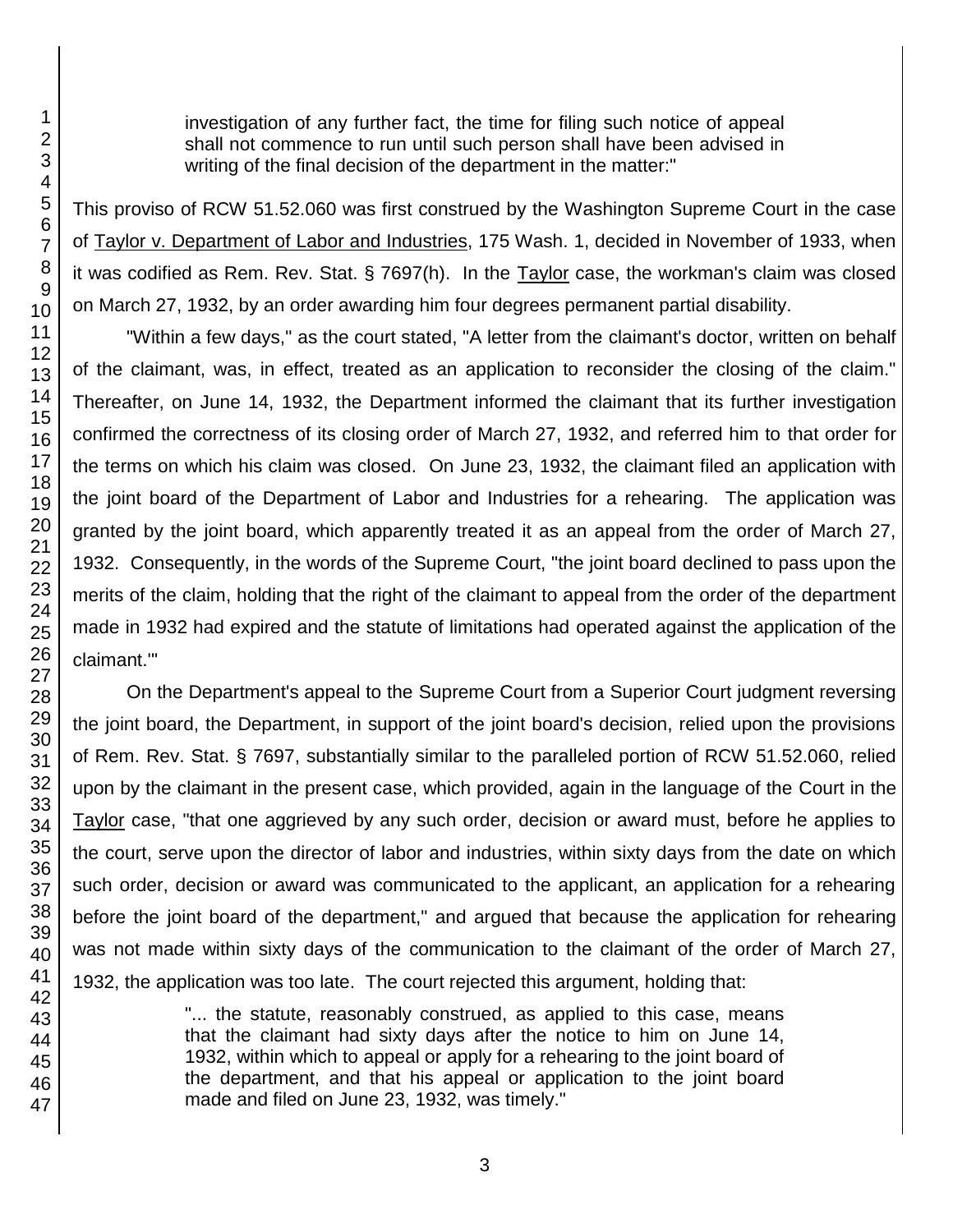In the case of Bradbury v. Department of Labor and Industries, 177 Wash. 162, decided in April of 1934, the Court, noting that the claimant had apparently been mislead by the Department's promise to consider further evidence, came, in effect, to the same conclusion on similar facts.

It is on the authority of these cases, and not with the wish, as the claimant suggests, to enlarge the statute, that this Board in past orders, such as in the order In re Ira C. Kirkley, Claim No. F-637831, Docket No. 31,954, cited by both the employer and the claimant, has consistently upheld the propriety of the Department's issuing a further appealable order following a request for Departmental reconsideration where the Department has explicitly stated, as in the present case, that a further appealable order would follow any such request. It is our view that this statement is not meaningless surplusage under RCW 51.52.050, as the claimant's counsel argues, but is rather the Department's method of calling attention to the third proviso of RCW 51.52.060, and a statement of its intention to treat any request for Departmental reconsideration under the authority of that proviso of RCW 51.52.060. It is further our view that to hold otherwise would seriously prejudice the rights of injured workmen who frequently rely upon the assurance that a further appealable order will follow written request for reconsideration.

It may be noted that in attacking the authority of the Bradbury case, and presumably the Taylor case as well, although it is not mentioned in his argument, the claimant's counsel argues that they are not apropos because the joint board of the Department of Labor and Industries had much broader powers than does the Board of Industrial Insurance Appeals in deciding whether or not to entertain an appeal from the Department's orders. In support of this argument, claimant's counsel cites the case of Quarberg v. Department of Labor and Industries, 35 Wn. 2d 305, wherein it was decided, in December of 1949, after the joint board had gone out of existence, that under the broad powers that had been granted to it by Rem. Rev. Stat. § 10837, the joint board had discretion to consider an application for rehearing filed later than sixty days after the entry of the closing order.

This argument and the case cited in support of it are simply not in point. We are not here dealing with the powers of the Board of Industrial Insurance Appeals, the joint board's successor, but with the powers of the Department of Labor and Industries. Our question is not whether the employer could in October of 1969 file an appeal from the Department's order of May 21, 1969, but whether the Department's order of May 21, 1969, became final or was superseded by its order of September 19, 1969, from which the employer did file a timely notice of appeal.